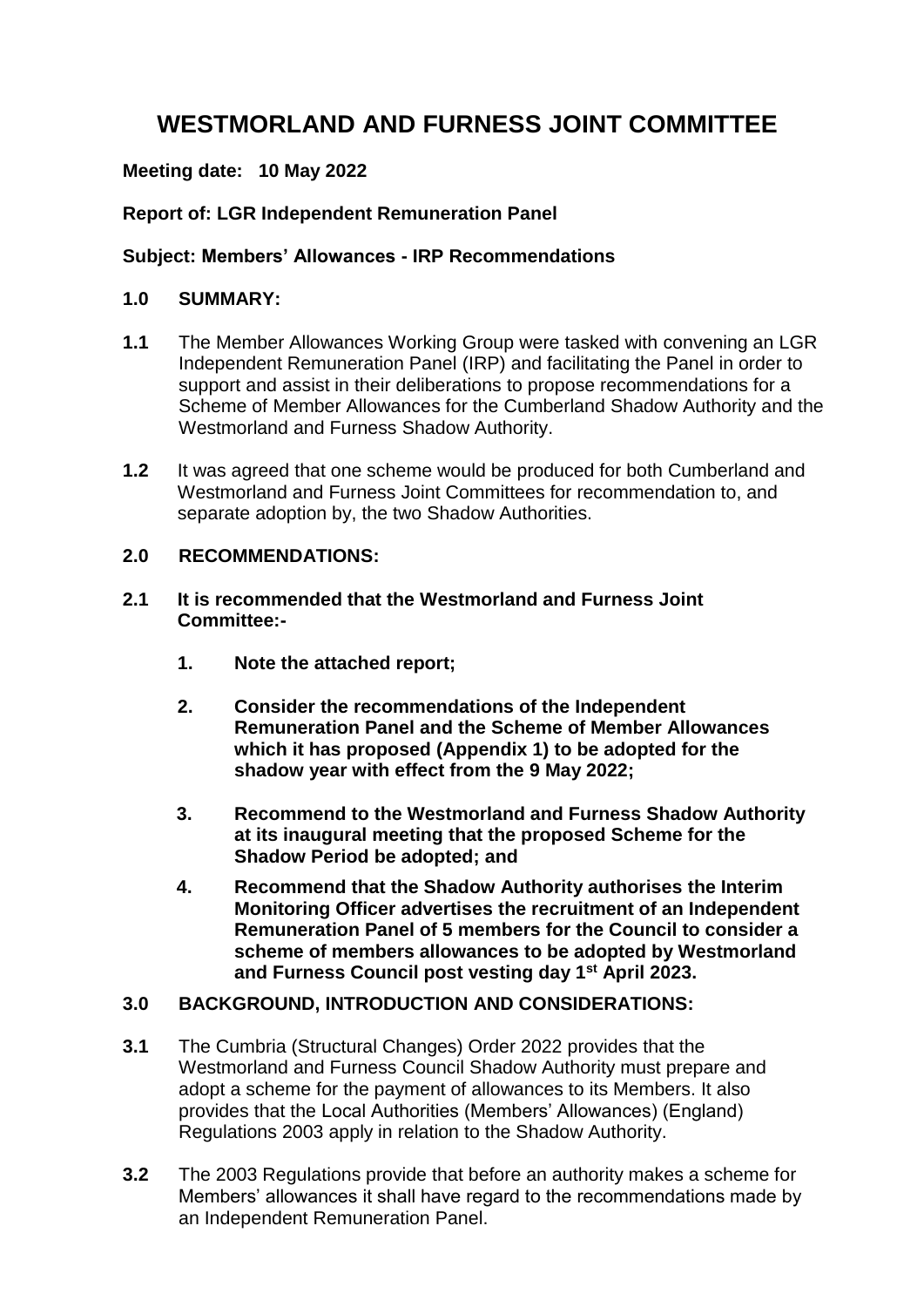- **3.3** An experienced Independent Remuneration Panel, representing all 7 Cumbrian councils and consisting of six members who had previously taken on the role at the existing borough and county councils, have held a scheduled series of meetings to consider a Member Allowance scheme for the new Westmorland and Furness Council.
- **3.4** To assist with their deliberations, the IRP were sent a briefing pack in advance of their first meeting, and were supplied with details of the existing District and County members' allowance schemes and also the schemes of four Unitary Councils who have in recent years also been through an LGR process. The Panel was facilitated by two Democratic Services officers from the LGR Legal/Dem Services, Member Allowances working group
- **3.5** From the discussions the IRP members held, they were confident their approach of one Member Allowance scheme was appropriate and a good starting position for both new Shadow Authorities of Cumberland and Westmorland and Furness. The IRP were also aware that the Shadow Authorities would (during Q3 of 2022) be appointing their own IRP to review the allowances for 2023-24 in readiness for the two new unitary councils at vesting day, April 2023.
- **3.6** Having considered both the information made available and having regard for the number of newly elected Members forming the Westmorland and Furness Shadow Authority, the IRP decided and agreed that North Northamptonshire Council was of a comparable size in terms of Member ratio to constituents and therefore their Member Allowance scheme was used as a guide.
- **3.7** The Member Allowance Scheme (appendix 1) proposed and recommended to the Westmorland and Furness Joint Committee has also been proposed to the Cumberland Joint Committee in line with the IRP agreed principal of one scheme being drawn up to be put forward to each Shadow Authorities. At their meeting on the 14 April 2022 the Cumberland Joint Committee resolved to note the proposed scheme. Although the two Shadow Authorities may vary in Member size, the duties, responsibilities and work to be undertaken by both is the same as prescribed within section 3 of the Cumbria Structural Changes Order 2022, Part 3, Shadow Authorities.
- **3.8** The Panel also considered the prospective work and duties of the Shadow Authority in the period to 31 March 2023, in particular the non-delivery of council services, the lack of case work and the limited number of committees and panels which would be formed which in turn will reduce the number of meetings held for Members to attend. The IRP was also cognisant that during the "Shadow" year the newly elected Members of the Authority would still have County and District Councillors to respond to ward and constituent matters arising from 5 May 2022 to 31 March 2023.
- **3.9** It further reasoned that during this time (9<sup>th</sup> May 2022 to 31<sup>st</sup> March 2023) the Members' Basic and Special Responsibility Allowances should be paid at 50% of that which they would propose for the Westmorland and Furness Council post vesting day at which point full responsibilities from the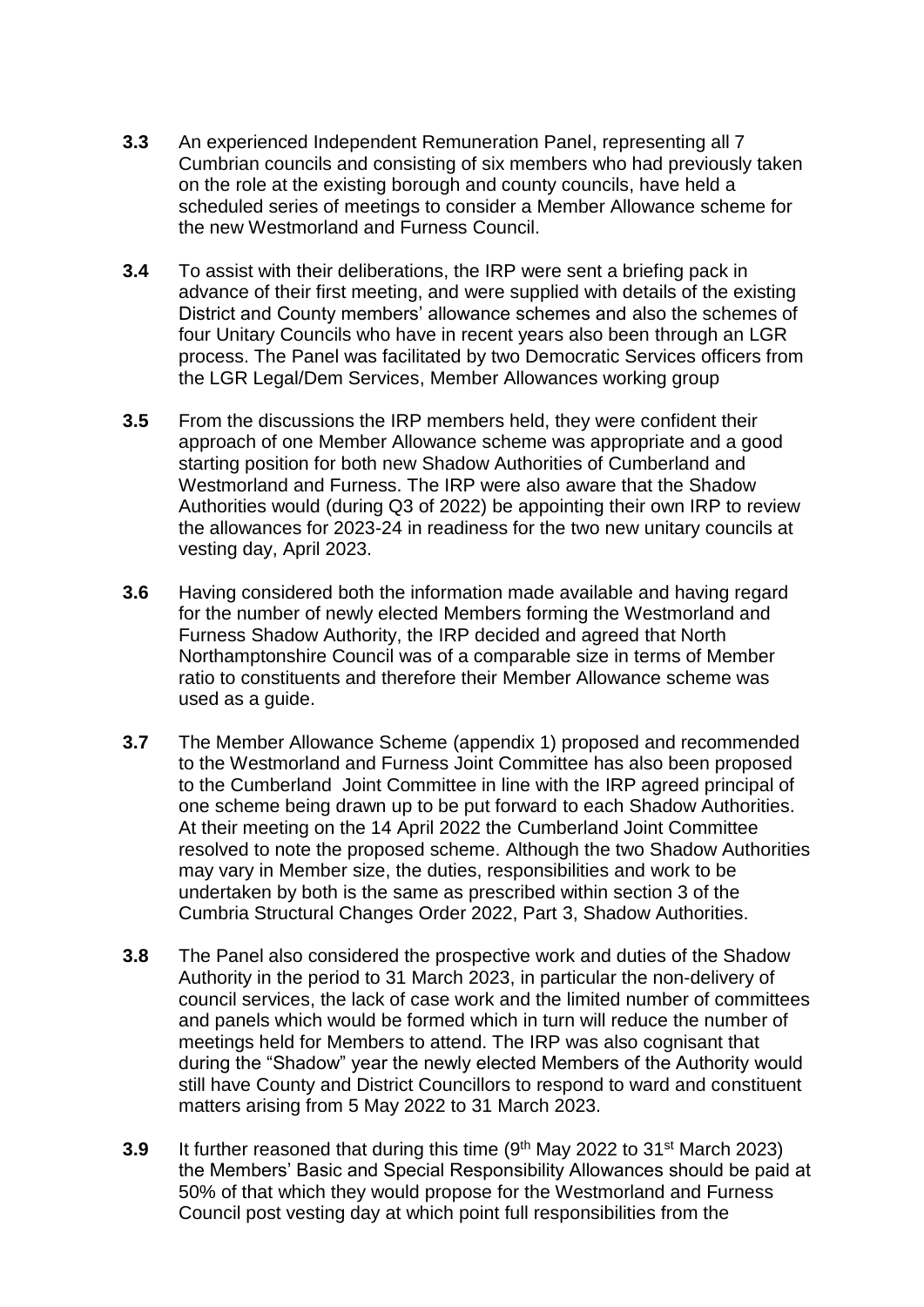sovereign councils are transferred. It was noted that a similar was approach adopted by North Northants Shadow Authority.

- **3.10** Members of the Joint Committee should note that it is very likely that the Shadow Authority for Westmorland and Furness will establish its own Independent Remuneration Panel to work on a bespoke allowances scheme for post vesting day.
- **3.11** It is suggested that the Joint Committee recommend to the Shadow Authority to delegate to the Monitoring Officer authority to undertake the preparation of a recruitment pack and advertise for an Independent Remuneration Panel to consider allowances for the new Council from vesting day and that any such panel consist of 5 members, and a report would then be brought to a future shadow authority meeting to make appointments to the Panel.

## **4.0 OPTIONS, INCLUDING ALTERNATIVES (IF ANY)**

- **4.1** Option 1 The Committee could agree the Scheme of Members' Allowances and recommend approval by the Westmorland and Furness Shadow Authority.
- **4.2** Option 2 The Committee could partially agree with aspects of the Member Allowances scheme and suggest amendments to other aspects for either changing / inclusion or recommendation to the Westmorland and Furness Shadow Authority alongside the IRP report.
- **4.3** Option 3 The Committee could, having taken note of the IRP report, suggest an alternative scheme for the Westmorland and Furness Shadow Authority to consider.

#### **5.0 IMPLICATIONS:**

#### **5.1 Financial and Procurement:**

- **5.1.1** It is intended that allowances for newly elected Members of the Shadow Authority will be financed from the established LGR Implementation Reserve which is being centrally administered and controlled by Cumbria County Council.
- **5.1.2** Existing sovereign council Finance systems currently utilised for Member Allowances' payments will be utilised in the same way as a mechanism for Shadow Authority Member allowance payments in order to avoid incurring any unnecessary or additional processing costs, and to keep the process simplified.

# **5.2 Staffing:**

**5.2.1** Administration of the Members' Allowance Scheme will be supported by Democratic Service Officers from the District Councils within the Westmorland and Furness authority area.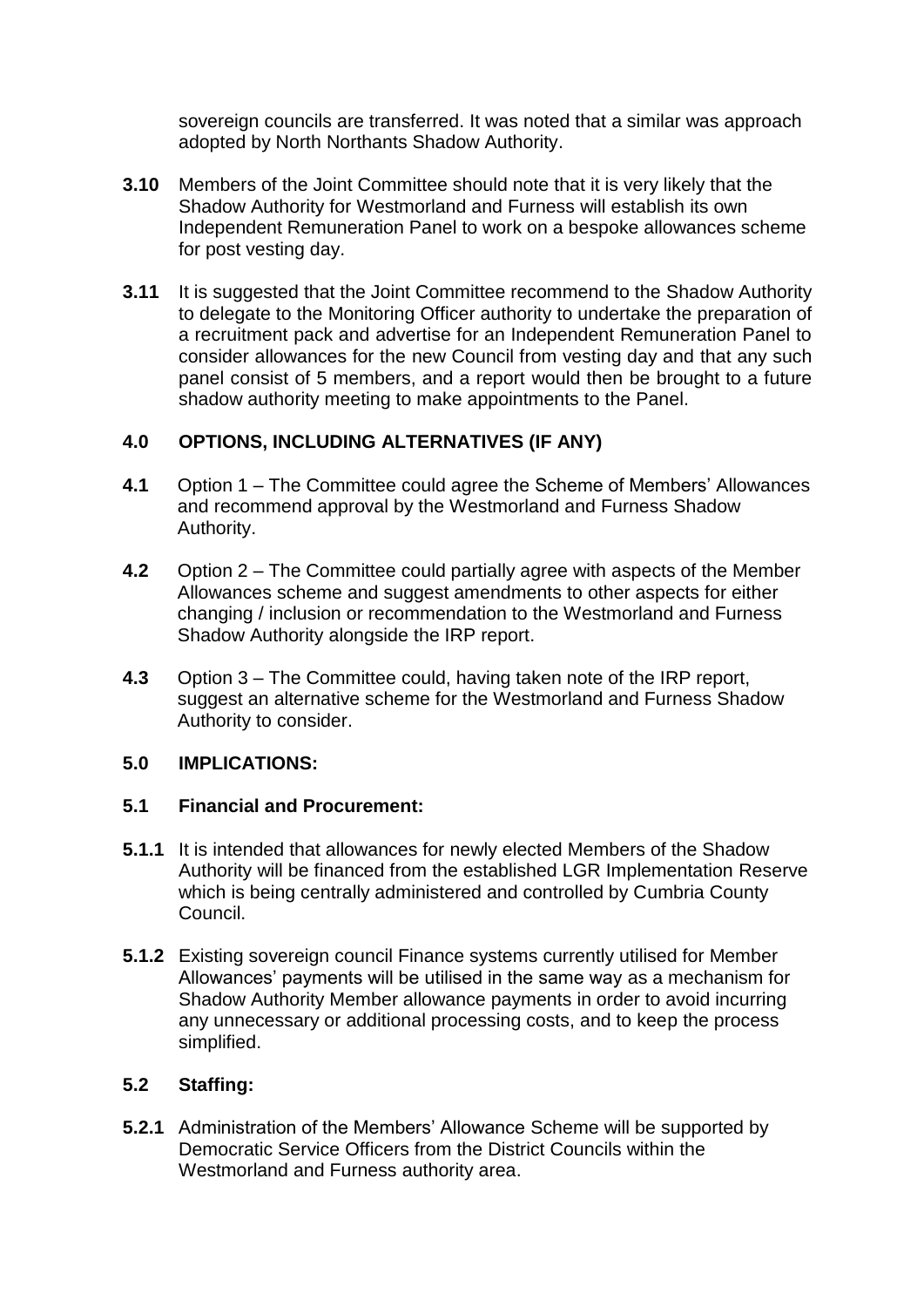**5.2.2** It is agreed that each sovereign council, through their own Democratic Services as a point of contact, will be responsible for capturing and calculating the monthly allowance and permissible expenses of each Member elected by virtue of a seat allocated to the sovereign council: Barrow 19 Members, Eden 15 Members and South Lakeland District Council 31 Members.

# **5.3 Legal:**

- **5.3.1** The Cumbria (Structural Changes) Order 2022 provides that the Westmorland and Furness Council Shadow Authority must prepare and adopt a scheme for the payment of allowances to its Members. It also provides that the Local Authorities (Members' Allowances) (England) Regulations 2003 apply in relation to the shadow authority.
- **5.3.2** The 2003 Regulations provide that before an authority makes a scheme for Members' allowances it shall have regard to the recommendations made by the IRP. The regulations provide that an IRP must consist of at least three members, none of whom are a Member of the authority in respect of which it makes recommendations or are disqualified from becoming a Member of such authority.
- **5.3.3** A scheme must make provision to ensure that where a member of an authority is also a member of another authority, that member may not receive allowances from more than one authority in respect of the same duties.
- **5.3.4** Under the Local Authorities (Members Allowances)(England) Regulations 2003, before making or amending its allowance scheme, the Council has a duty to have regard to the recommendations made in relation to it by the Independent Remuneration Panel. Once the report is received, the Council is also required to ensure that copies are available for inspection by the public, and a notice published in a local newspaper advising of the Council's receipt of the report from the IRP. This is to be done and a notice is due to be published on 13 May 2022

# **5.4 Information Governance:**

**5.4.1** There are no direct information governance implications associated with this report.

# **6.0 HEALTH AND SUSTAINABILITY IMPACT:**

**6.1** The proposals have no health and sustainability impacts and so no assessment of the health and sustainability impact of the proposal has been carried out.

# **6.2 EQUALITY AND DIVERSITY IMPACT:**

**6.3** No equality and diversity impact assessment of the proposal has been carried out.